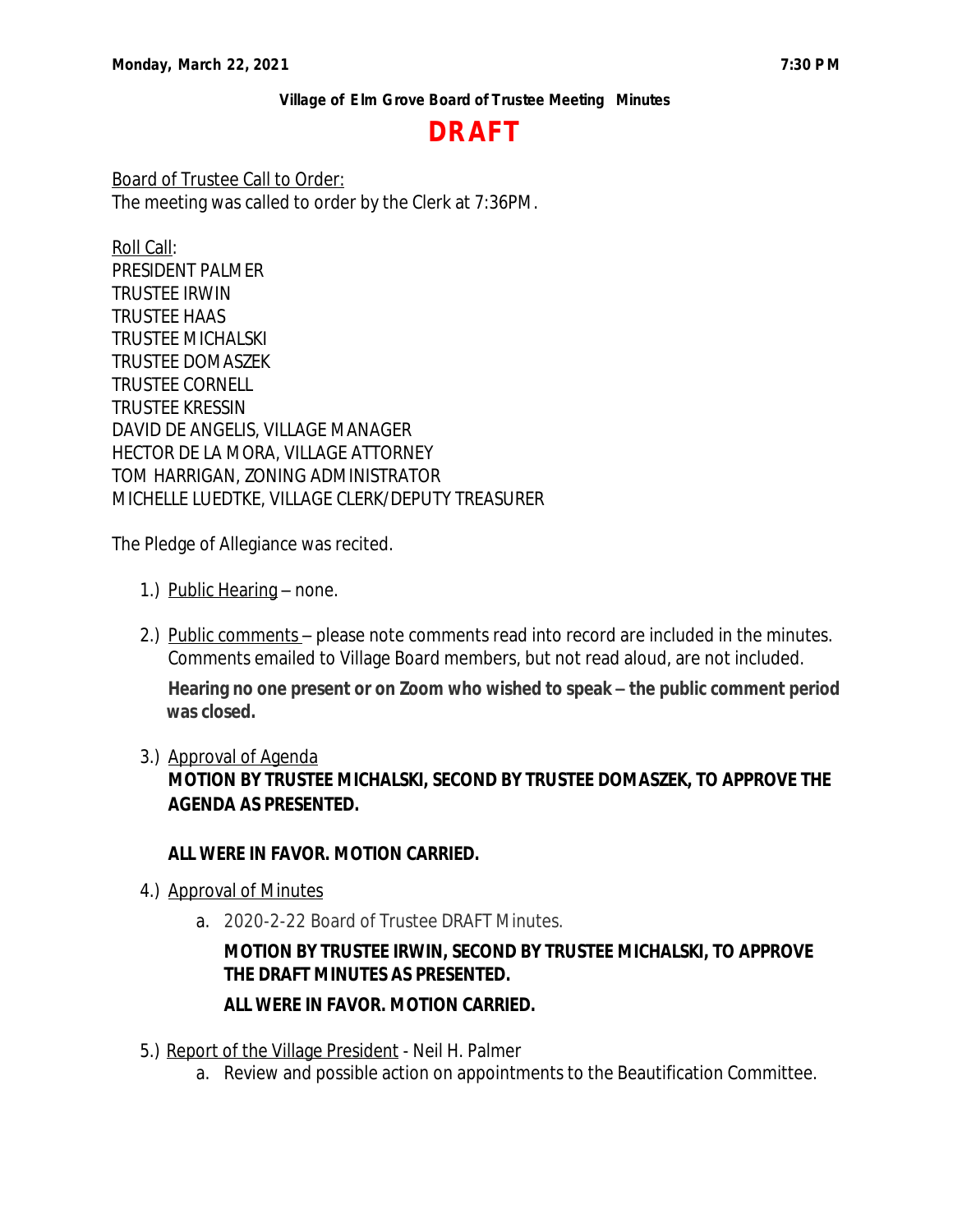

**b.** Review and possible action on appointments to the Pathway Committee.

# **MOTION BY PRESIDENT PALMER, SECOND BY TRUSTEE CORNELL, TO APPROVE MEMBERS TO THE PATHWAY COMMITTEE AND THE BEAUTIFICATION COMMITTEE. ALL WERE IN FAVOR. MOTION CARRIED.**

President Palmer wanted to mention the Federal Stimulus bill and how it was passed. There are allocations to local government. The question about if we qualify is answered with "yes" but we do not have a hard number. Between \$700,000 and \$1,000,000. The items that the money can be used for are listed in the bill. When we get a better number, staff will put together what it can and cannot be used for. That will go to the Finance Committee with staff recommendation; up to an including CoVID related expenses.

- 6.) Report of Fire Chief David Kastenholtz
	- a. February Fire Department Report
- 7.) Report of Police Chief James Gage
	- a. February Police Department Reports
- 8.) Report of EMS Director Dr. Jon Robinson
	- a. No report.
- 9.) Report of Village Clerk Michelle Luedtke
	- a. Review and possible action on a resolution for Elm Grove Special Events.

# **MOTION BY TRUSTEE MICHALSKI, SECOND BY TRUSTEE KRESSIN, TO APPROVE THE RESOLUTION FOR ELM GROVE SPECIAL EVENTS.**

### **ALL WERE IN FAVOR. MOTION CARRIED.**

- 10.) Report of Village Manager David De Angelis
	- a. Review and possible action on the National Fish and Wildlife Foundation (NFWF) Grant Agreement.

Manager DeAngelis reviewed the packet material. He indicated we received two grant awards this year. This grant for \$300,000 administered through the NFWF is specifically for construction related items for the creek. Unlike the other grant which did not specify the use. We cannot use this one for land acquisition. See the memo for other information.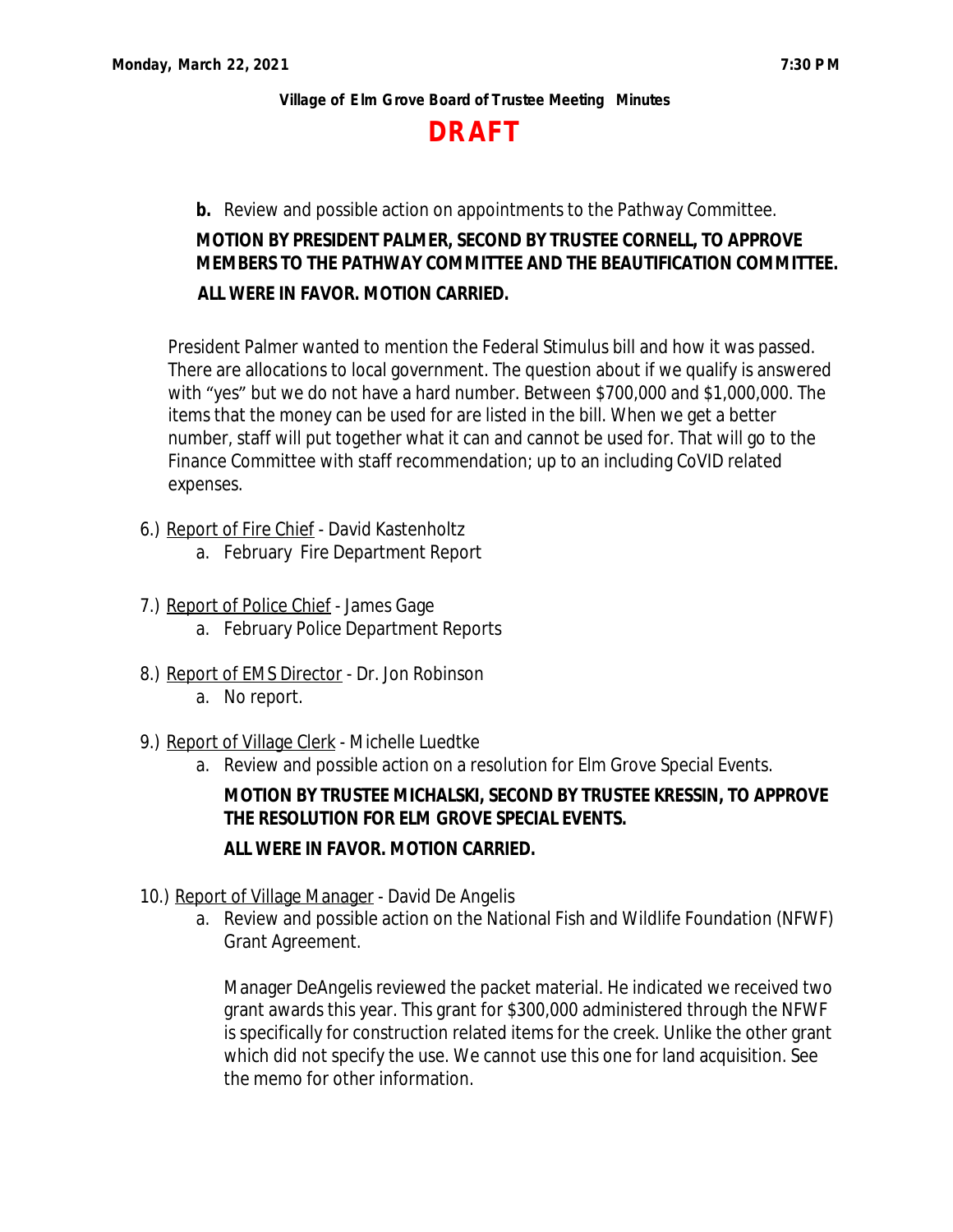# **DRAFT**

# **MOTION BY TRUSTEE KRESSIN, SECOND BY TRUSTEE CORNELL, TO APPROVE THE NATIONAL FISH AND WILDLIFE FOUNDATION GRANT.**

Attorney De La Mora added this comes with 23 pages of requirements for this grant. This is something that will create an administrative burden, but will be worth it.

President Palmer praised the staff for beating out other communities for this grant opportunity.

### **ALL WERE IN FAVOR. MOTION CARRIED.**

Manager DeAngelis gave an update on the success of the vaccine program. We have only given the Pfizer vaccine. Totaling 407 people to date. No significant reactions or side effects. The receipt of vaccines is very irregular. This is based off of many factors and determines who receives what vaccines where. There are approximately 200 remaining on the list.

Trustee Michalski added that about ½ of those on the list have indicated they received the vaccine from elsewhere too – so 200 may not be accurate still. We have not wasted any vaccines.

President Palmer thanked all those involved in the process.

Manager DeAngelis continued stating the traffic study for SSND is complete and will be going to the appropriate meetings. The applicant's group was more conservative showing a higher number than what the formula would actually show. We had a meeting last week with the City of Wauwatosa regarding the service of water from 118<sup>th</sup> street. They indicated they can without a booster station. There would be a booster station needed depending on extensions. We are going through our engineers and reviewing the criteria for us to complete this. This will then be put into a framework and sent to the Public Works Committee. If approved, there would be a formal request sent to the City of Wauwatosa.

Trustee Haas asked if we would still maintain the existing Brookfield line.

Manager DeAngelis indicated we would only disconnect under certain circumstances requiring a loop of the system.

Trustee Irwin clarified that the City of Wauwatosa was initially not interested in providing us water. And now they are?

President Palmer and Manager DeAngelis indicated about 15 years ago they were not for it, but they are now.

Trustee Haas wanted to clarify the misinformation revolving the water in the Village. People are saying we will be getting Brookfield water. He would like to make it clear that we are not talking about Brookfield water for our future.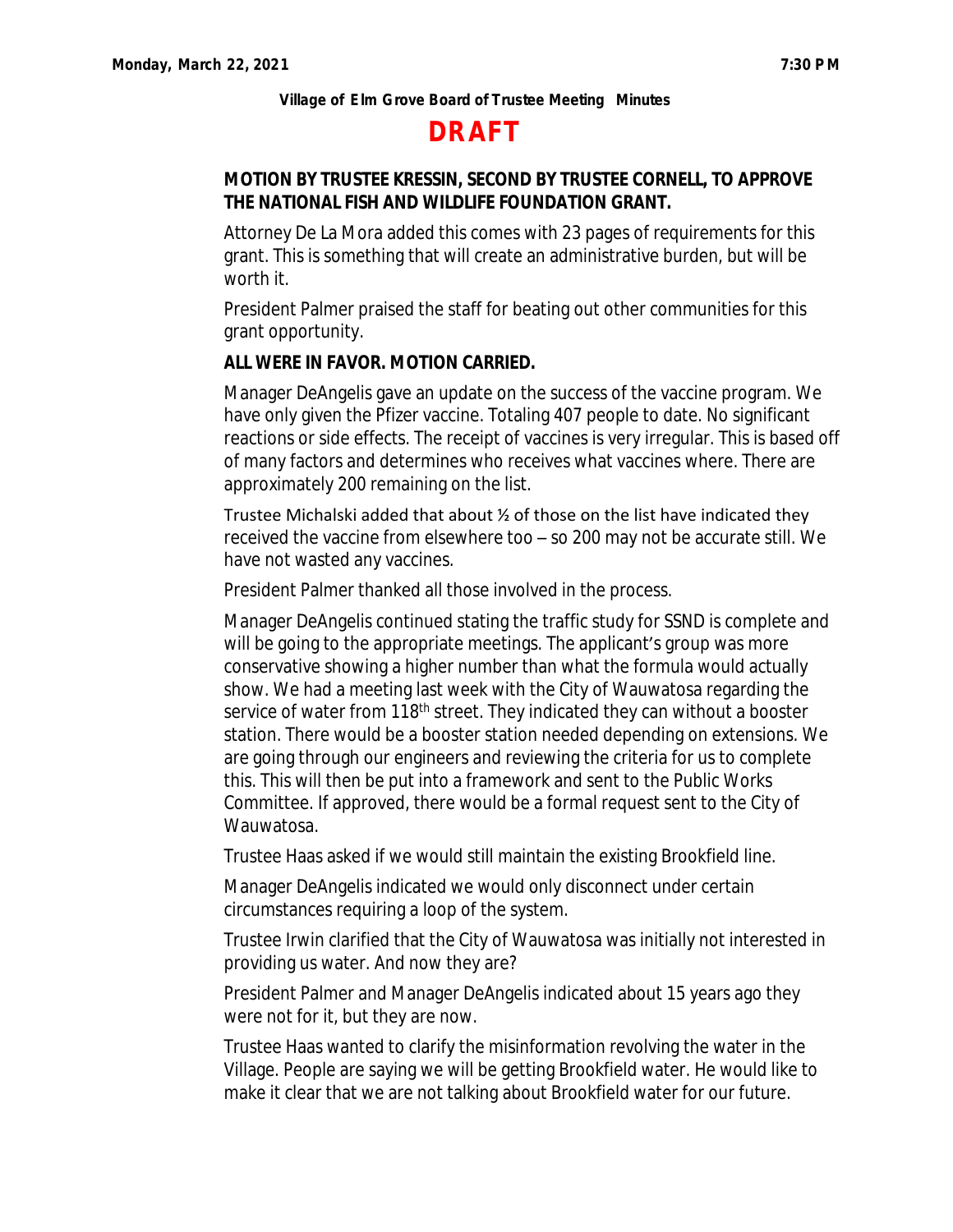# **DRAFT**

Trustee Cornell asked about the daylighting. She asked specifically about the OHM property (Martinizing). Manager DeAngelis indicated there is nothing new.

Trustee Cornell asked for clarification for the traffic study and how it was conservative.

President Palmer clarified that our contractor has finished their study. Our study indicated that the applicant's study was more conservative than ours.

Trustee Domaszek asked about the \$200,000 grant and if it will be used for the OHM property. Manager DeAngelis confirmed.

Sign up on our website to receive notifications on this and other projects happening in the Village!

11.) Report of Village Attorney – Hector De La Mora

a. Attorney De La Mora had no report at this time.

12.) Report of Standing Committees - Please review the minutes on our website for more details.

- 1. Plan Commission Trustee Michalski
	- i. The Plan Commission reviewed and acted on a plan of operation for the Sunset Playhouse to host outdoor events. This was approved. They reviewed the amendment request Vantage Financial (old Rays Auto) for an addition to their addition. They approved it assuming the Building Board approved. There was a demolition permit for a Highland Drive property. They met all of the requirements so this was approved. They also discussed a comprehensive plan amendment for the SSND. After an initial review by Manager DeAngelis, they settled in on a discussion of the single family homes formerly known as the 'pocket' neighborhood; now a regular cul-de-sac. A presentation will be coming from the builder to go over the details and to meet the satisfaction of the Village. There have been additional meetings placed on the calendar which is available on our website.
	- ii. There was a large consensus for the homes to not be all the same and to have individual characteristics.
	- iii. There was clarification on how the Village Board would like the updates and changes of information for the Mandel project sent to them. They would like all updates sent. Trustee Haas wants paper.
- 2. Library Board Trustee Irwin
	- i. The Library Board met this evening. The staff will be vaccinated sometime in April. An electronic library newsletter went out. The annual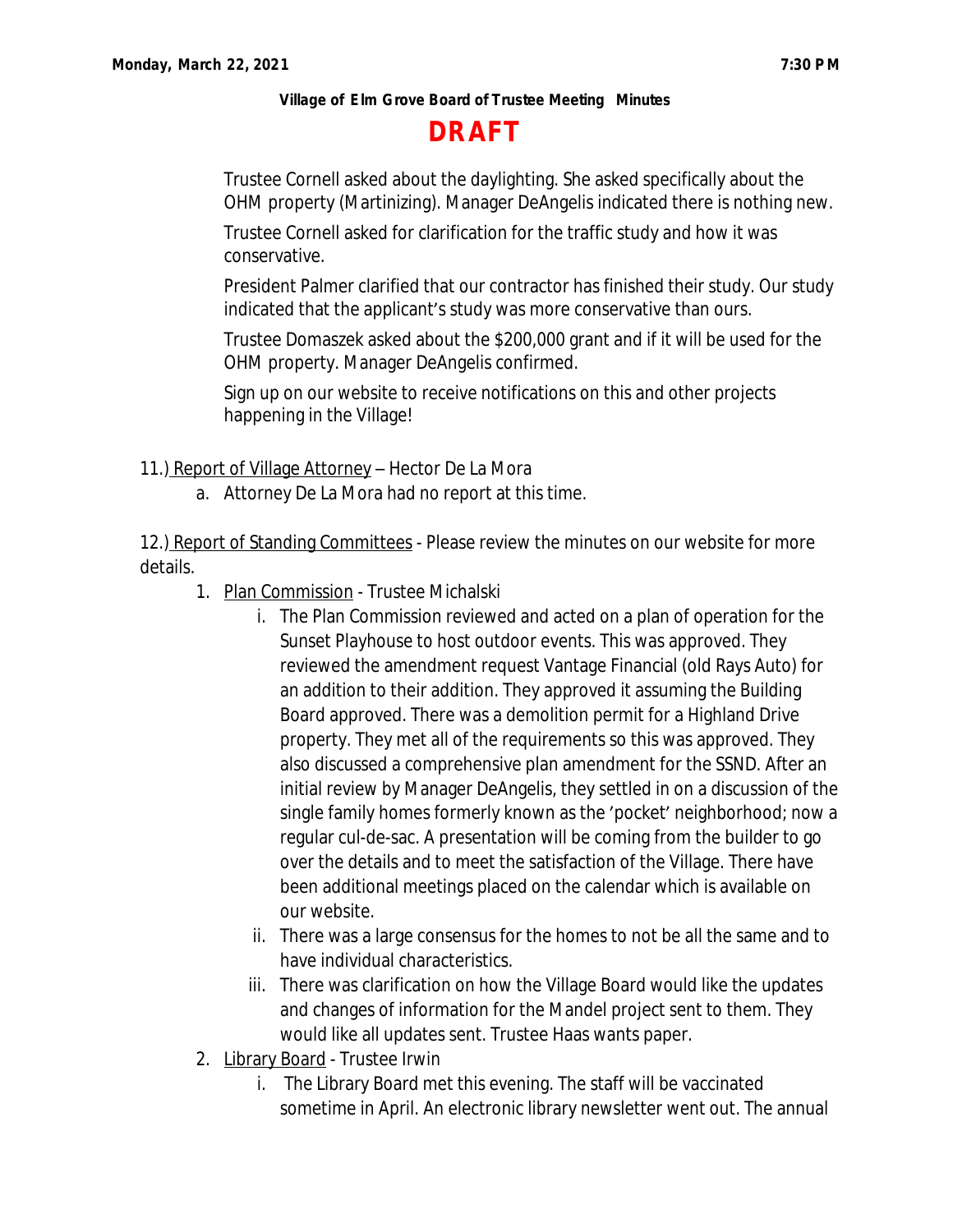# **DRAFT**

report was submitted to the State prior to the deadline. They are updating their bylaws. Please see the minutes for more details.

- ii. Trustee Irwin wanted to thank everyone in the Library for their hard work and dedication. It was a pleasure to serve on the committee.
- 3. Public Works Trustee Kressin
	- i. The Public Works Committee met and talked about what to allow in the public right of way. Please see the minutes for more details.
- 4. Public Safety Trustee Cornell
	- i. No meeting, no report.
- 5. Legislative Trustee Domaszek
	- i. No meeting, no report.
- 6. Park and Recreation Trustee Irwin
	- i. The Recreation Committee talked about a Tonawanda  $5<sup>th</sup>$  grade graduation to potentially be held in the park. The request was approved with a condition that they PTO adheres to health guidelines. No AV or screen to be used. The Park and Rec Guide was reviewed. The pool will open on June  $5<sup>th</sup>$  to August 15<sup>th</sup>; possibly through Labor Day if we can find staff. They are leaning toward using the same guidelines as last year with regards to CoVID. They talked about the July 4<sup>th</sup> celebration. The discussions regarding Tennis lessons has fallen through. They further talked about beer gardens. The last item they talked about were the names for South Park. Please see the minutes for more details.
- 7. Administrative and Personnel Trustee Michalski
	- i. No meeting, no report.
- 8. Finance and Licensing Trustee Haas
	- a. Review and act on Operator License(s):

**MOTION BY TRUSTEE HAAS, SECOND BY MICHALSKI, TO DENY MR ROBEY-BUTLER'S APPLICATION FOR FAILURE TO APPEAR AND FAILURE TO FULLY COMPLY WITH THE APPLICATION PROCESS. ALL WERE IN FAVOR. MOTION CARRIED.**

# **MOTION BY TRUSTEE HAAS, SECOND BY CORNELL, TO APPROVE MR ALTER'S APPLICATION. ALL WERE IN FAVOR. MOTION CARRIED.**

b. Review and Act on Vouchers.

# **MOTION BY TRUSTEE HAAS, SECOND BY IRWIN, TO APPROVE THE VOUCHER LISTS AS SUBMITTED.**